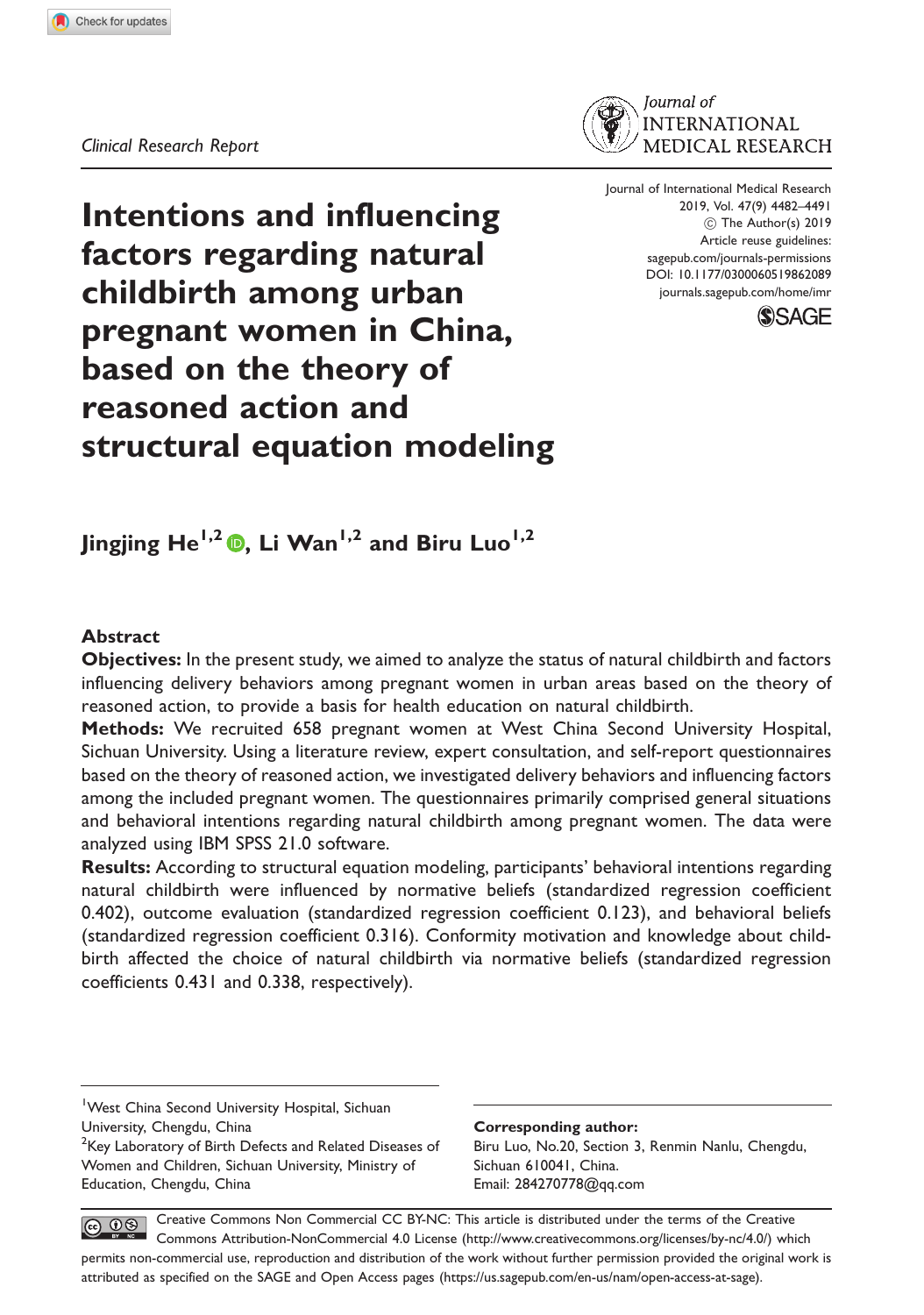He et al. 4483

Conclusions: We found that the behavioral intentions of urban pregnant women with respect to natural childbirth were affected by normative beliefs, outcome evaluations, behavioral beliefs, conformity motivation, and knowledge about childbirth.

#### Keywords

Natural childbirth, behavioral intention, theory of reasoned action, structural equation modeling, influencing factors, pregnant women

Date received: 30 January 2019; accepted: 17 June 2019

## Introduction

Pregnancy and childbirth are normal and natural physiological phenomena in women of childbearing age. Most women of a suitable age can give birth naturally to a healthy baby via the vagina. Cesarean section is an essential first aid measure to resolve severe complications during pregnancy, abnormal labor, and dystocia; this procedure saves the lives of mothers and infants.<sup>1</sup>An increase in the rate of cesarean sections as well as recent establishment of the second child policy in China has placed the spotlight on natural childbirth in all sectors of Chinese society and has drawn considerable attention from the National Health and Family Planning Commission.2 There is extensive literature on the factors influencing natural childbirth behavior in China, but most studies lack theoretical bases and guidance. $3-5$ 

The theory of reasoned action (TRA) was first proposed by American scholars Fishbein and Ajzen in the 1970s.<sup>6</sup> The premise of this theory is based on the following. 1) People's behavior is mostly controlled by their own will and rationale. 2) Whether a person engages in a behavior directly depends on their intention to act.<sup>7</sup> According to the TRA, the most direct determinant of whether an action takes place is the intent to act, i.e., whether the act is or is not intended to be carried out. The subjective behavioral norms and attitudes of individuals are important factors that determine behavioral intentions. Personal behavioral patterns are determined by individual beliefs, i.e., whether certain people approve or disapprove of the behavior influences whether the individual decides to conform to the opinions of these people. Many international research studies have used TRA as a theoretical framework to analyze and predict individual behavior, especially in the field of social psychology. The TRA can successfully predict behavior and behavioral intentions in multiple domains; $8,9$  however, the theory has rarely been used in China. Based on the TRA, we comprehensively investigated the behavioral intention of pregnant women in Chengdu regarding natural childbirth and its related influencing factors, to provide a theoretical basis for future intervention strategies.

Structural equation modeling (SEM) is an excellent method that is widely used in social science research.<sup>10</sup> This method gained recognition in the 1980s, but SEM is poorly understand and rarely used in China. Traditional statistical methods cannot solve a problem dealing with relationships among multiple causes and outcomes at the same time or when there is a need to handle unobservable variables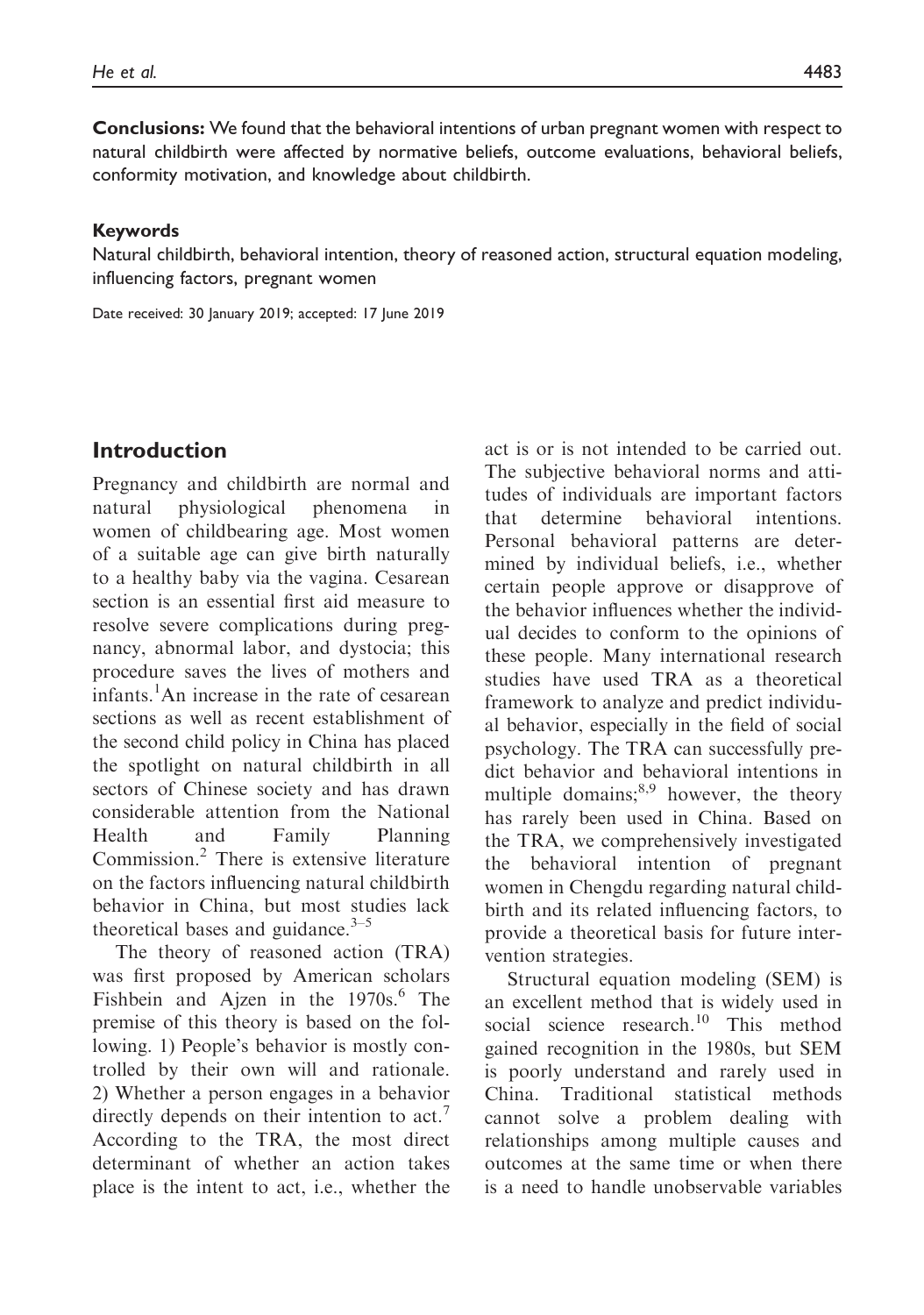(i.e., latent variables), such as in the fields of social science, management, marketing, and economics.<sup>11</sup> SEM makes up for the shortcomings of traditional statistical methods.12 The technique has developed rapidly and has become an essential tool in multivariate data analyses.13 SEM can consider and process multiple dependent variables simultaneously. SEM can process variables (latent variables) that cannot be observed directly, and adopts a more flexible measurement model than other statistical methods. Therefore, in this study, we used SEM to analyze factors influencing the behavioral intentions of pregnant women regarding natural childbirth.

# Materials and methods

## **Participants**

Between December 2017 and February 2018, we recruited pregnant women at West China Second Hospital of Sichuan University to participate in our study. The inclusion criteria were: 1) 37 to 40 weeks pregnant and primipara with a single live fetus; 2) voluntary participation in the study and providing a signed informed consent; and 3) able to read and express themselves well in spoken language. The exclusion criteria were: 1) pregnant women with indications for cesarean section: 2) twin or multiple pregnancies, fetal malformation, stillbirth, and so on; 3) mental disorders that cause difficulty with communication; and 4) reluctance to participate in the study after receiving an explanation. We excluded data from participants who withdrew from the study and from questionnaires with missing values.

# **Methods**

A questionnaire was designed based on the theory of rational behavior (TRA) and by consulting extensive literature and clinical outcomes. Experts' opinions were sampled and revised repeatedly. The final questionnaire was drawn up after a preliminary investigation and comprised two parts: 1) general information, and 2) behavioral intentions and influencing factors regarding natural childbirth. General information comprised 25 items, including age, education level, height, weight before pregnancy, family members and conditions, economic conditions, pregnancy, and childbirth history. The natural delivery behavioral intention portion of the questionnaire was made up of 85 items, including knowledge about childbirth, factors considered in choosing the childbirth mode, and attitudes toward and behavioral intentions regarding natural childbirth. After calculation, the item content validity index (I-CVI) ranged from 0.8333 to 1.0000; the scale-level CVI, universal agreement (S-CVI/UA) value was 0.9587; and the average S-CVI (S-CVI/Ave) value was 0.9914. In the pre-survey, the Cronbach's alpha coefficient of the questionnaire was 0.853. Then, the reliability of the formal survey data was analyzed using IBM SPSS 21.0 (IBM Corp., Armonk, NY, USA); the Cronbach's alpha coefficient of the formal questionnaire was 0.872.

This was a cross-sectional survey, demonstrating three levels of intensity.<sup>14,15</sup> According to data of the World Health Organization, the rate of cesarean section in China is  $46.5\%$ ;<sup>16</sup> sample content was calculated according to a rate of 53.5% for natural delivery. The sample size was calculated as follows:

$$
n = \left(\frac{Z_{\alpha/2}}{\delta}\right)^2 \pi (1 - \pi)
$$

where  $\alpha = 0.05$ ,  $Z_{0.05/2} = 1.96$ ,  $\delta$  is the allowable error (i.e., 5%), and  $\pi = 0.535$ .

Therefore,

$$
n = \left(\frac{1.96}{0.05}\right)^2 \times 0.535 \times 0.465 = 597.
$$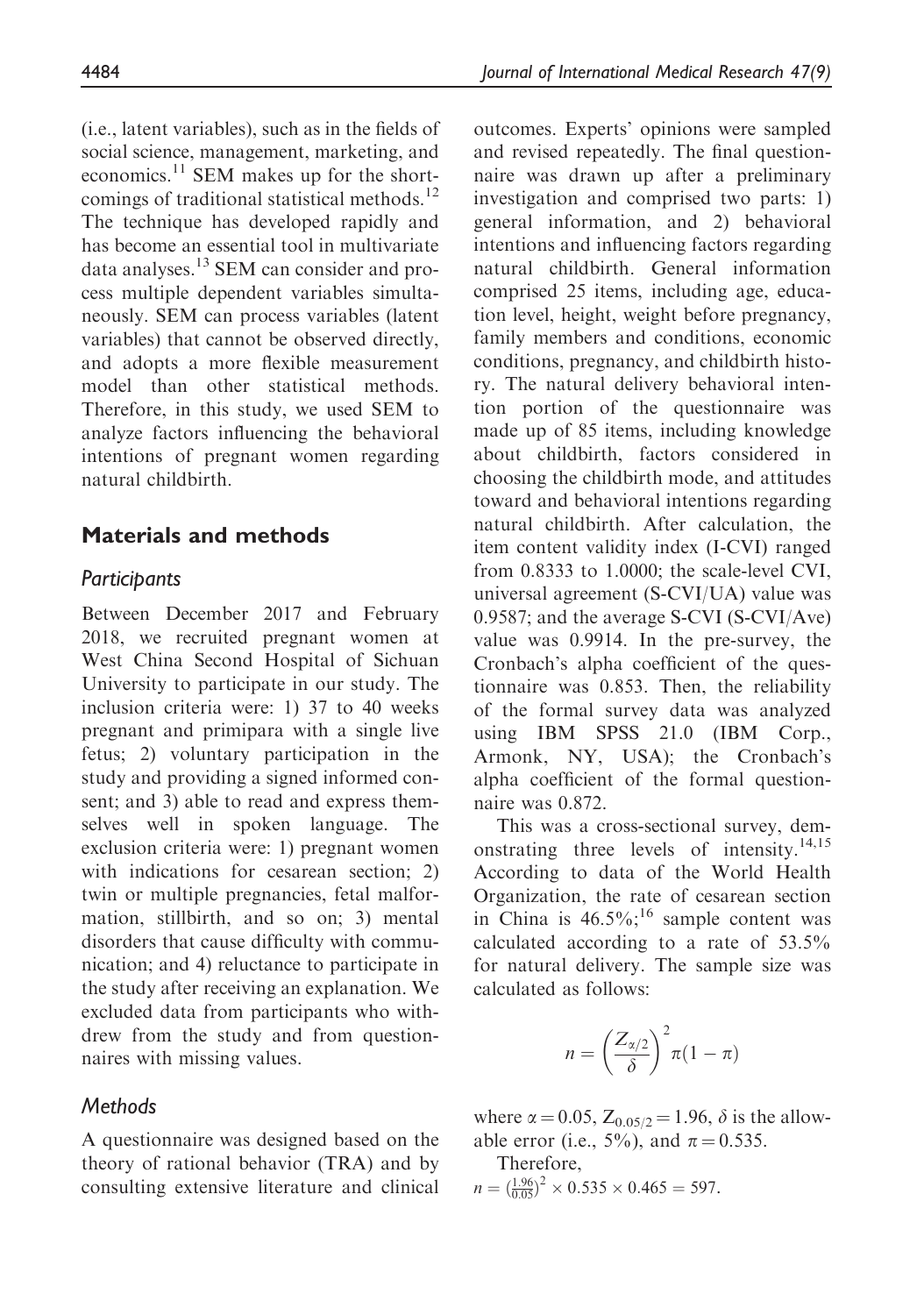The total sample size was estimated to be 656 participants, taking into account missed visits during the investigation process; the rate of missed visits was estimated to be 10%.

## Structural equation modeling

This study was based on the TRA, where logical relationships between potential variables and observation variables (measurement model), and potential variables and potential variables (structural model) are established. The premise of rational behavior theory is that individual behavior is determined by behavioral intention, and behavioral intention depends on behavioral attitudes and subjective norms. Behavioral attitudes are determined by the individual's belief in the results of a behavior (behavioral belief) and evaluation of the consequences of a behavior (outcome evaluation). Subjective norms are determined by the expectations (normative beliefs) of people believed by the individual to have an important influence on them, as well as the motivation (compliance motivation) of the individual to satisfy these peoples' expectations.<sup>17</sup>

First, we set variables based on the rational behavior theory. We then established endogenous potential variables (depending on the variable, this refers to variables that will be affected by any variable in the model). The behavioral intentions of pregnant women determined whether they choose or do not choose natural childbirth. Exogenous potential variables (independent variables, referring to variables that are not affected by other variables in the model but that directly affect other potential variables) were measured with respect to knowledge and subjective norms with respect to natural childbirth behavioral intentions. Subjective norms are measured according to the beliefs of the surrounding population regarding natural childbirth and the individual's compliance with the opinions of the surrounding population. The attitudes and behavioral intentions regarding natural childbirth during pregnancy are both potential variables; these are not only influenced by external variables but also by other variables, so they are called mediating variables. The intentions and attitudes during pregnancy regarding natural childbirth were measured by the belief in the importance of natural childbirth to maternal and child health.

Because the variable names were long and complex, we first named the observed and latent variables involved in the structural equation. The specific setting of the variables and assignment of the observed variables are shown in Table 2. An initial model was then designed using IBM SPSS Amos 21.0 software, based on theoretical assumptions (Figure 1).

We made the following assumptions about the revised model, based on the initial model. 1) Because the coefficient path between knowledge and natural childbirth was not statistically significant, this path was deleted. 2) Because the coefficient path between compliance motivation and natural childbirth was not statistically significant, this path was deleted. 3) According to the estimated modification index (MI) value, the covariant relationships between E1 and E2, E13 and E14, E29 and E30, E24 and E25, and E20 and E38 were established. Via analysis and consideration of the above situation, we adjusted and revised the model, to establish the final model. The revised model is shown in Figure 1.

The analysis of the modified model<br>ded the following results:  $x^2 =$ yielded the following results:  $x^2 =$ 1452.831,  $x^2/df = 2.996$ , confirmatory fit index  $(CFI) = 0.906$ , parsimonious CFI  $(PCFI) = 0.832$ , normed fit index  $(NFI) =$ 0.865,  $PNFI = 0.795$ , and root mean square error of approximation  $(RMSEA) = 0.055$ . The fitting effect of the modified model was superior.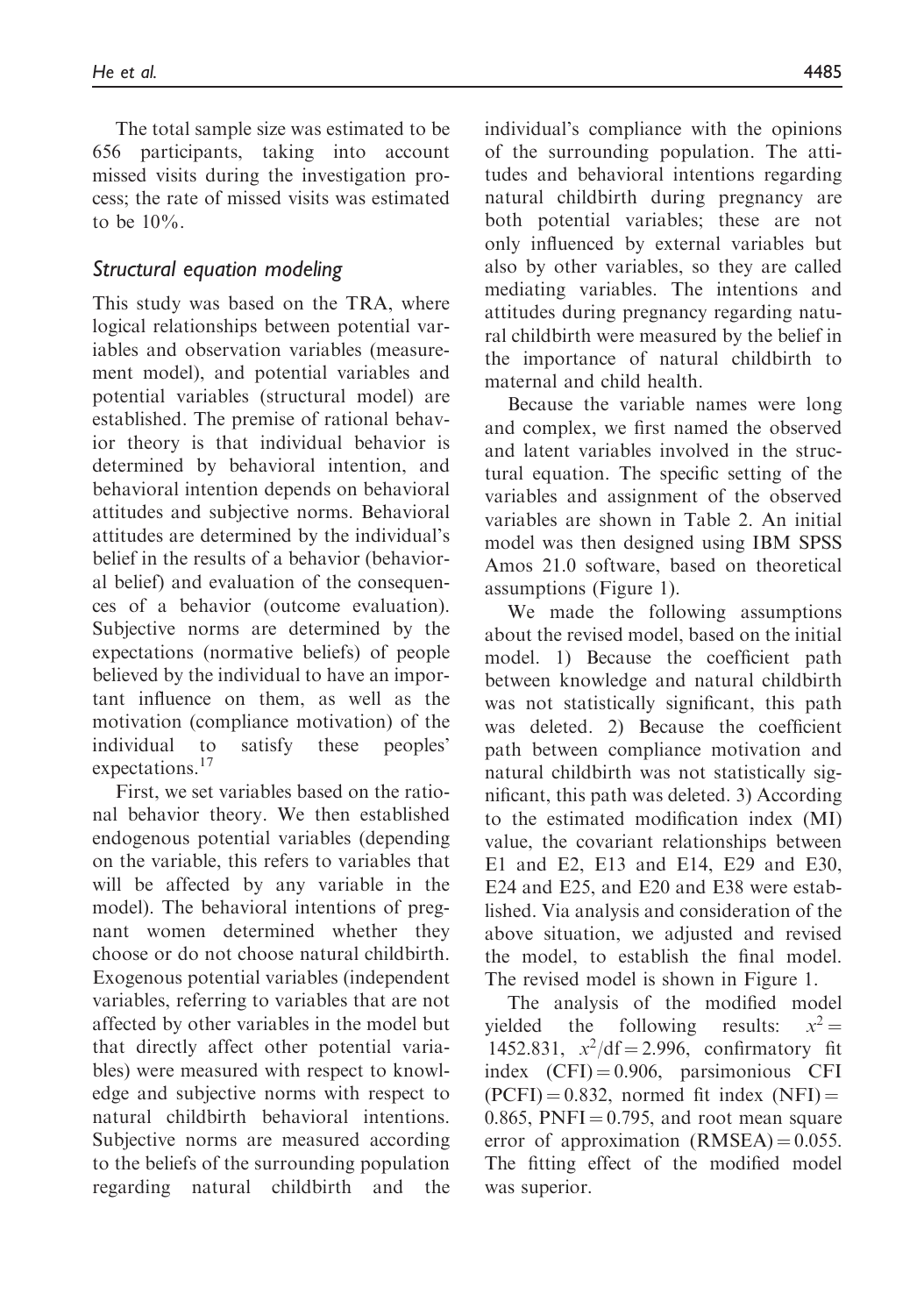

Figure 1. Final model

## Data collection

After eligible participants had been informed about the study procedures, confidentiality, and safety and had consented

to participate, the questionnaires were administered. Completed surveys were collected immediately upon completion and carefully checked by the investigators. Questionnaires containing unclear or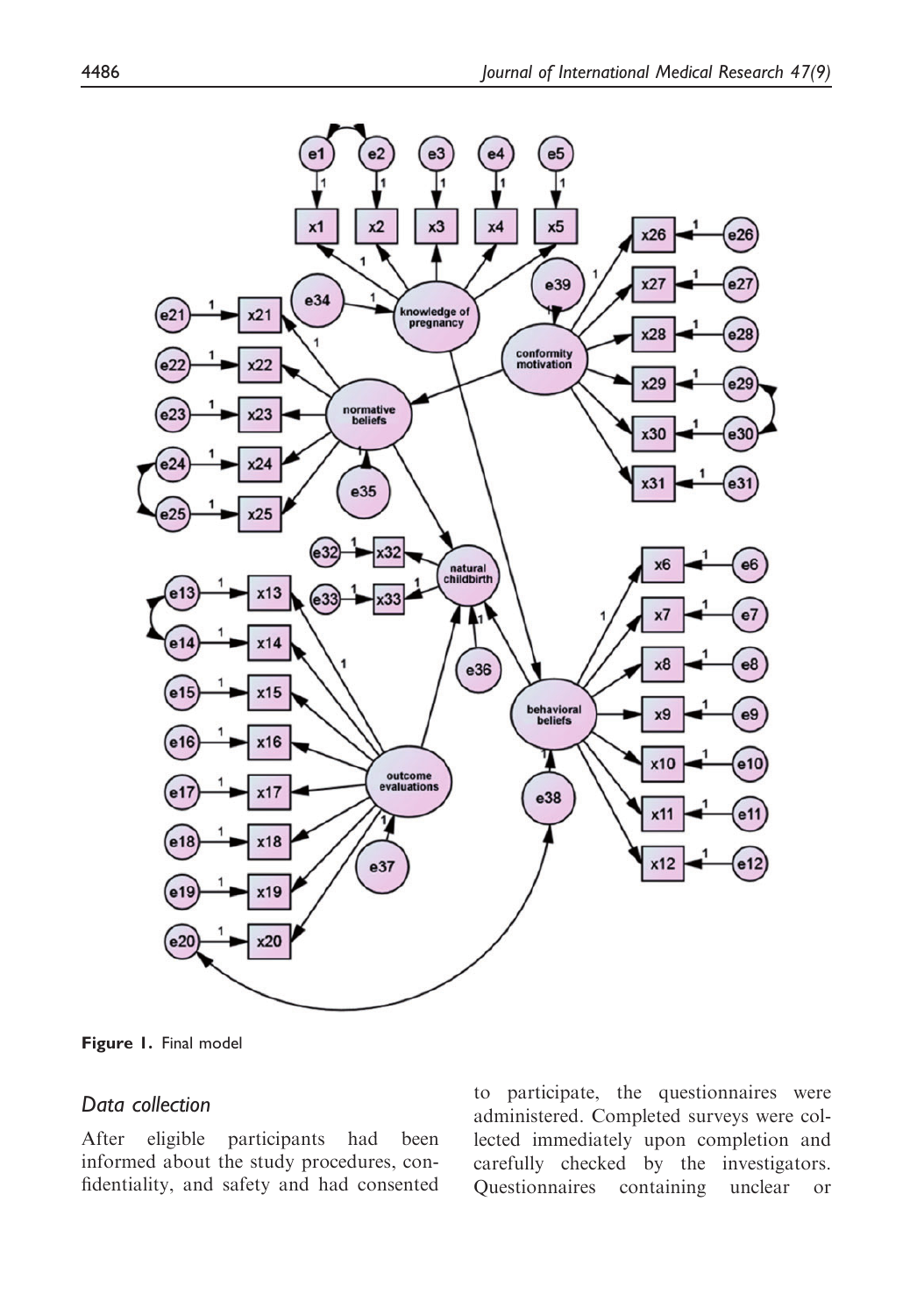incomplete responses were reviewed together with respondents, and errors were corrected in a timely manner. The survey lasted 15 to 20 minutes. Respondents could refuse to participate in the survey. After collecting the questionnaires, they were uniformly coded, sorted, and properly stored.

Ethics approval was provided by the Medical Ethics Committee of West China Second Hospital of Sichuan University.

## Results

### General information

In this study, 670 questionnaires were administered, and 666 were returned, with a response rate of 99.40%. Questionnaires with missing values  $(>20\%)$  were excluded. A total of 658 valid questionnaires were completed, with an efficiency rate of 98.8%.

The included pregnant women were mainly of Han ethnicity, aged  $30 \pm 4.1$ years. The average age of participants' spouses was  $31 \pm 5.3$  years. A total 68.69% of the pregnant women had an undergraduate education or higher, and 73.10% of spouses had a bachelor's degree or higher. Among all participants, 81.76% were planned pregnancies, and 76.14% had a monthly household income of more than 4000 RMB. Participants' pre-pregnancy body mass index (BMI) values were mostly within the normal range, with a proportion of low BMI before pregnancy of 21.58%. Participants were at  $37.5 + 0.828$ weeks' gestation, attended an average of eight antenatal examinations, and attended birth class less than once, on average. Additional obstetric characteristics of participants are presented in Table 1.

## Results of structural equation modeling

The results of structural equation model fitting showed the following. Normative beliefs had a direct impact on pregnant women's choice of natural childbirth (standardized regression coefficient 0.402). Compliance motivation indirectly affected

|          |  |  | <b>Table 2.</b> Variables included in the structural |
|----------|--|--|------------------------------------------------------|
| equation |  |  |                                                      |

| Latent<br>variables<br>(code) | Observed variables (code)                                                                                                                                                                                                                |
|-------------------------------|------------------------------------------------------------------------------------------------------------------------------------------------------------------------------------------------------------------------------------------|
| Knowledge                     | Do you know about the benefits of<br>natural childbirth? $(XI)$<br>Do you know about the dangers of<br>cesarean section? (X2)<br>Do you know how to relieve the<br>pain of natural childbirth? (X3)<br>Do you know what a doula is? (X4) |

Results of model analysis:  $x^2 = 1964.607$ ,  $x^2$ /df = 4.026,  $CFI = 0.856$ ,  $PCFI = 0.791$ ,  $NFI = 0.818$ ,  $PNFI = 0.756$ , and RMSEA  $= 0.068$ . The model was acceptable according to these findings; its suitability was also acceptable.

**Table 1.** Clinical data of pregnant women  $(N = 658)$ 

| Project                                | Mean<br>number | Standard<br>deviation |
|----------------------------------------|----------------|-----------------------|
| Months preparing for natural pregnancy | 3.264          | 5.323                 |
| Gestational age (wk)                   | 37.500         | 0.828                 |
| Number of antenatal care visits        | 8.388          | 1.971                 |
| First week attended antenatal care     | 10.538         | 3.604                 |
| Number of times attending birth class  | 0.807          | 1.575                 |
| First week attended birth class        | 7.588          | 11.588                |
| Number of natural abortions            | 0.237          | 0.585                 |
| Number of abortions                    | 0.508          | 0.826                 |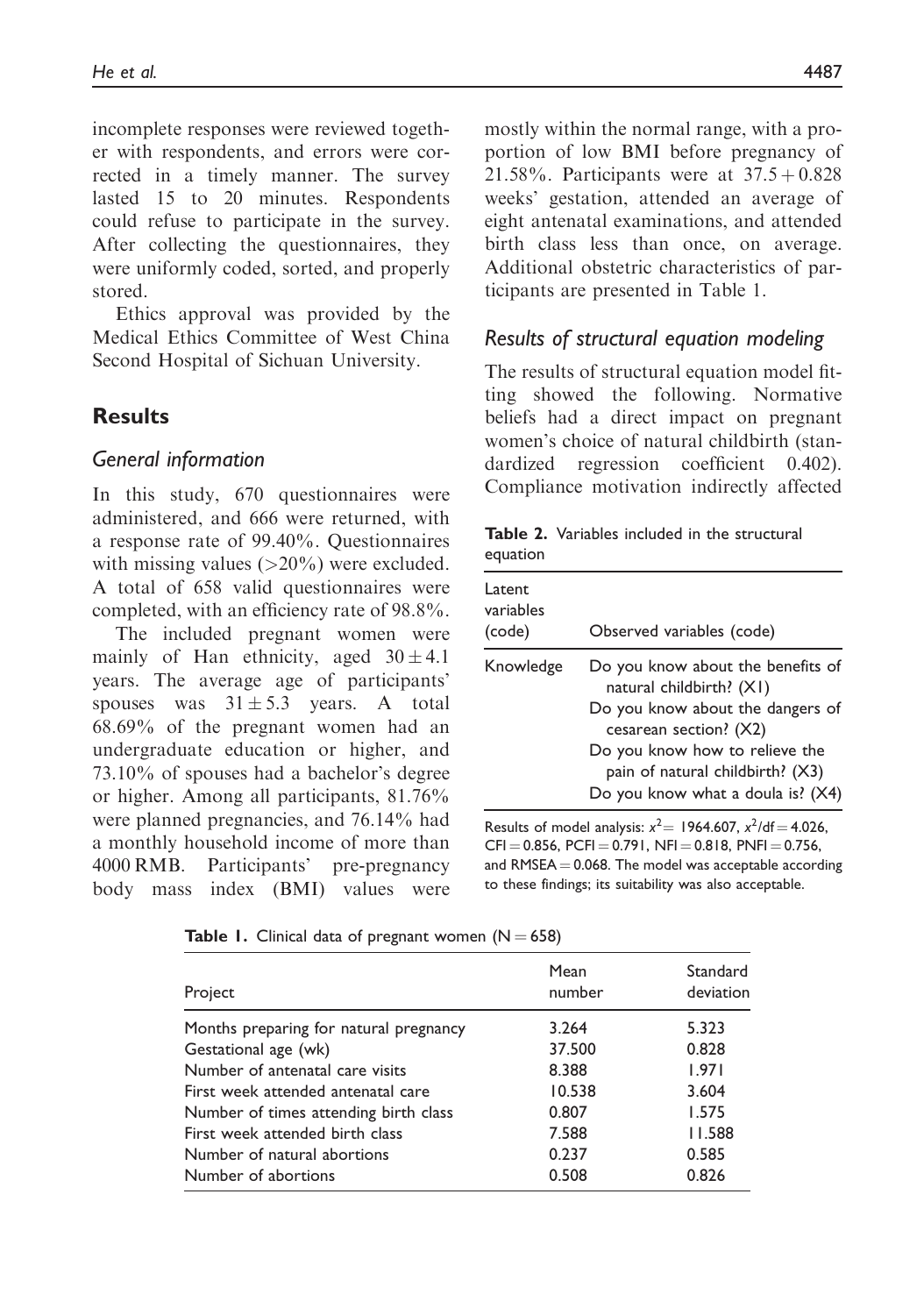the choice of natural childbirth by directly influencing normative beliefs (standardized regression coefficient 0.431). Outcome evaluation had a direct impact on the choice of natural delivery among pregnant women (standardized regression coefficient 0.123). Behavioral beliefs also had a direct impact on pregnant women's choice of natural childbirth (standardized regression coefficient 0.316). Finally, knowledge indirectly affected the choice of natural childbirth by directly influencing behavioral beliefs (standardized regression coefficient was 0.338).

# **Discussion**

# Participants' intentions regarding natural childbirth

Among the 658 pregnant women included this study, most chose natural delivery. However, 12.01% of participants were unwilling to delivery naturally. There were no significant differences in general conditions such as maternal age. More than half of women who chose cesarean birth did so primarily because they feared the pain of natural childbirth. Second, participants worried about not being able to successfully deliver naturally and had such concerns as natural birth taking too long, involving too much risk, and affecting their sex life. Pain is an independent risk factor for adverse mood during childbirth.<sup>18</sup> Pain stimulates neuroendocrine changes in pregnant women, excites sympathetic nerves, and releases catecholamines, leading to increased blood pressure in women during childbirth.<sup>19</sup> This can cause serious problems such as fetal ischemia, hypoxia, and fetal distress.<sup>20</sup> Therefore, obstetricians should assess the degree of pain in a timely manner and should actively intervene while preparing for delivery.

A considerable number of studies have shown that full expansion and squeezing of the birth canal is conducive to the

structural and functional development of the neonatal respiratory system and motor nervous system functions, as well as the future development of intelligence in the infant.<sup>21</sup> Uterine contractions can promote milk secretion and help postpartum recovery in the mother; contractions also contributes to the discharge of postpartum lochia and reduce the risk of postpartum hemorrhage. The promotion and use of the new birth chart in China encourages reduced restrictions on birth process time and advocates for the reduction of interventions in the birth process. $22$  Because no regulations in China specify the time of childbirth, it is suggested that excessive intervention should be avoided, to allow the birth canal to expand fully. All sectors of society should strive to deepen their awareness about and understanding of the concept of natural childbirth so that pregnant women will realize that natural childbirth is the normal physiological process of human reproduction. In this way, more women will come to believe that they and their fetus have the potential to actively participate in and successfully complete the natural childbirth process.

# Normative beliefs and compliance motivation

Normative beliefs refer to pregnant women's explicit recognition of certain results caused by intentional guidance regarding natural childbirth; compliance motivation refers to the degree of recognition of and compliance with similar normative beliefs. Research data show that normative beliefs have a direct impact on pregnant women's choice of natural childbirth. Compliance motivation indirectly affects the choice of natural childbirth by directly influencing normative beliefs. The observed variable of normative beliefs in this study was the perception of natural childbirth by people surrounding the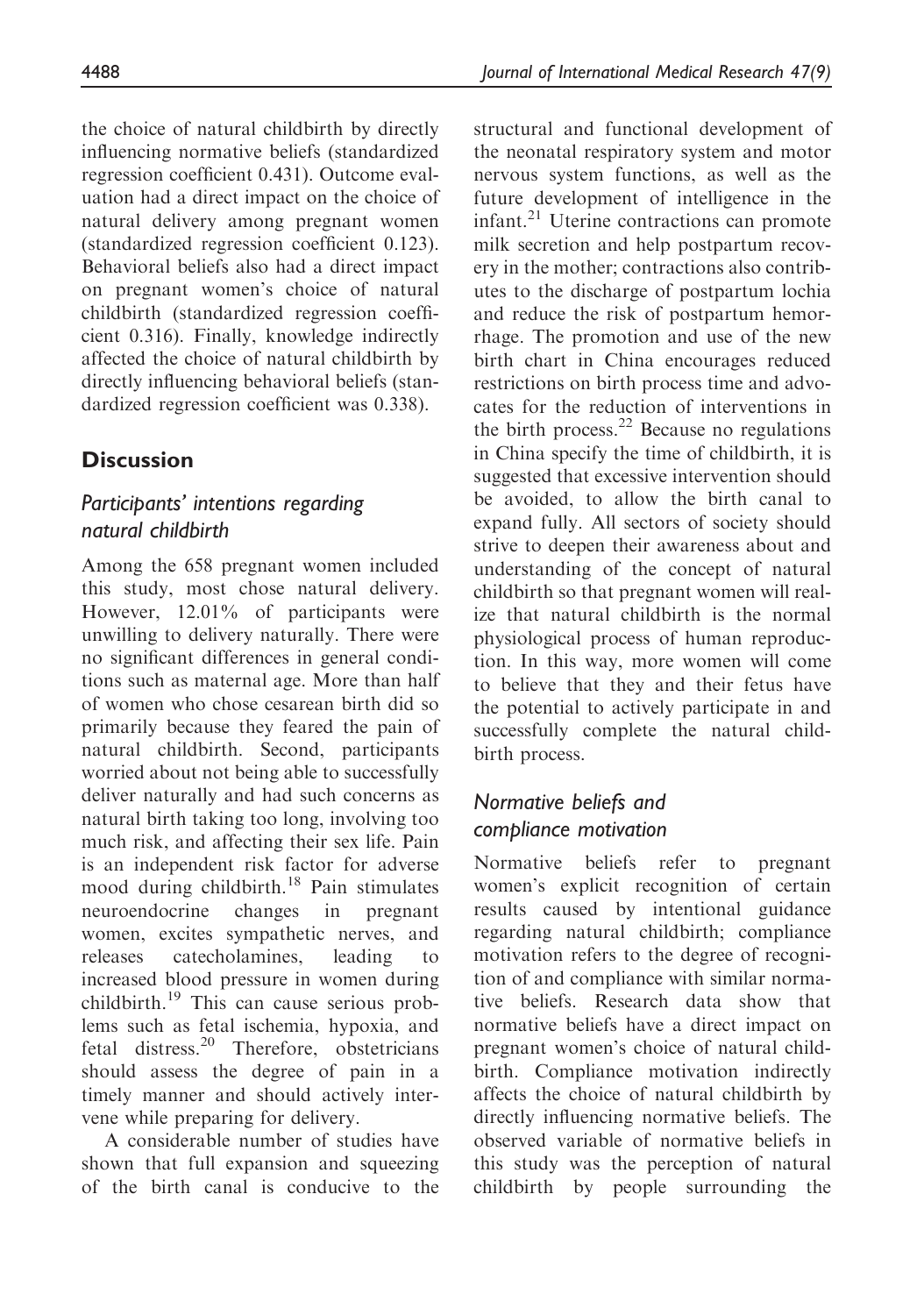pregnant women. The observed variable of compliance motivation in this study was whether women agreed with the opinions of the people around them. Our findings showed that the normative beliefs of pregnant women who prioritized others' opinions on natural childbirth over their own affected their behavioral intention regarding natural childbirth. In our investigation, the opinions of mothers, mothers-in-law, and husbands had a greater impact on the natural childbirth behavioral intentions of pregnant women, with mothers having the largest impact. These findings are consistent with previous research. $^{23}$  We found that the mothers of 91.64% of pregnant women supported natural birth, and mothers were often the deciding factor in their daughter's choice to have cesarean birth. The ability of mothers to influence their daughters' decisions could stem from most pregnant women of childbearing age being young themselves. Parents sometimes do not want to see their children suffer in the least, so they hope to influence their daughters to select a quicker and more convenient cesarean birth. In addition, low educational level among mothers and a lack of adequate knowledge about natural childbirth are important factors affecting the behavioral intentions of pregnant women in natural childbirth. Therefore, it is imperative to properly guide mothers of pregnant women and provide them with necessary education on natural childbirth. This will enhance the self-confidence of pregnant women and will improve their ability to cope with natural childbirth, to improve their behavioral intention to have natural delivery. $^{24}$  This should begin by addressing the concerns of pregnant women, mothers, and others using properly designed health education and strengthening health guidance and knowledge for pregnant women, which will help them to make vital decisions and be able to self-govern their natural childbirth behavioral intentions.

#### Behavioral beliefs and outcome evaluation

Behavioral intentions of natural childbirth and the results of outcome evaluation showed that behavioral beliefs had a direct impact on pregnant women's choice of natural childbirth (standardized regression coefficients 0.316 and 0.123, respectively). Accordingly, beliefs about natural childbirth among pregnant women that they could breastfeed as early as possible after delivery and that they would experience less harm during delivery directly affected their behavioral intentions. Therefore, in community health centers, hospitals, and pregnancy education classes, improved information should be provided about breastfeeding and the advantages of natural childbirth and postpartum recovery, to effectively influence natural childbirth behavioral intentions in pregnant women. Images can be used in prenatal education to make comparisons between postpartum outcomes of cesarean and natural births, which will be useful to visually promote and encourage pregnant women choose natural childbirth. $25$  We found that knowledge about childbirth also indirectly affected behavioral intention in pregnant women by directly influencing their behavioral beliefs (standardized regression coefficient 0.338). The observed variables in this study were included to show the benefits of natural childbirth and the harm that can be caused in cesarean section (standardized regression coefficients 0.481 and 0.600, respectively). We can conclude from our findings that pregnant women can learn and understand the benefits of natural childbirth and the risk of cesarean section to the mother and infant, improve their knowledge about childbirth, change their attitudes about childbirth, and ultimately make better behaviorrelated decisions regarding childbirth.<sup>26</sup>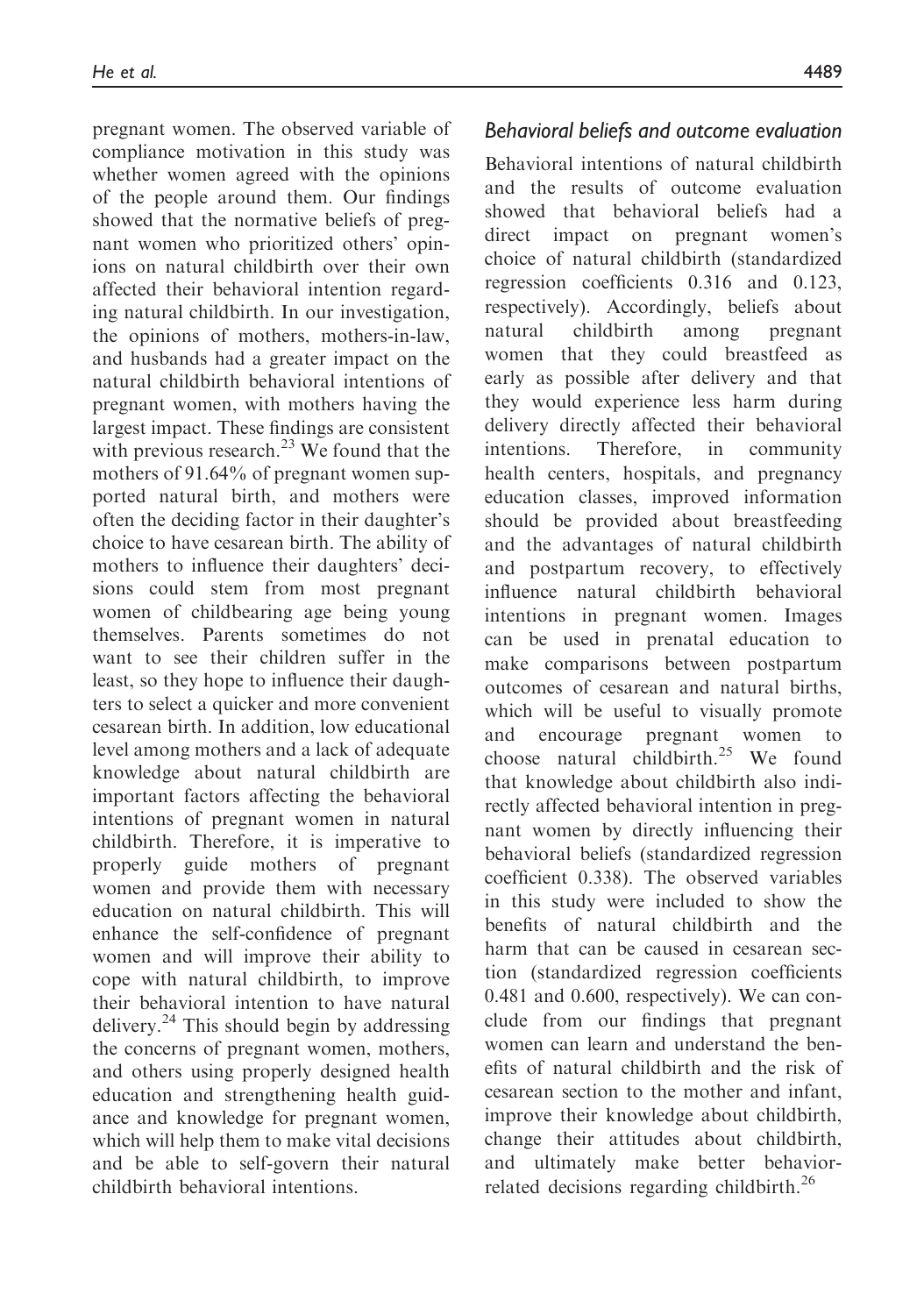#### Declaration of conflicting interest

The authors declare that there is no conflict of interest.

#### Funding

This research received no specific grant from any funding agency in the public, commercial, or not-for-profit sectors.

#### ORCID iD

Jingjing He [https://orcid.org/0000-0001-](https://orcid.org/0000-0001-9613-5193) [9613-5193](https://orcid.org/0000-0001-9613-5193)

#### References

- 1. The Editors Of The Lancet. Continuing debate about method of delivery and pregnancy outcomes: a 2010 Lancet Article. Lancet 2017; 390: 439.
- 2. Quansah R, Armah FA, Essumang DK, et al. Association of Arsenic with Adverse Pregnancy Outcomes/Infant Mortality: A Systematic Review and Meta-Analysis. Environ Health Perspect 2015; 123: 412–421.
- 3. Shi Y, Jiang Y, Zeng Q, et al. Influencing factors associated with the mode of birth among childbearing women in Hunan Province: a cross-sectional study in China. BMC Pregnancy Childbirth 2016; 16: 108.
- 4. Zhou X, Fang JQ, Luo JY, et al. [Factors associated with malnutrition among infants and young children aged 6-23 months in poor rural areas in Hunan Province China]. Zhonghua yu fang yi xue za zhi 2017; 51: 751–755.
- 5. Fang J, Luo J, Liao K, et al. Analysis the statue of growth and development of infants and young children aged 6- 23 months in poor rural areas of Hunan Province, China. Wei Sheng Yan Jiu 2016; 45: 921.
- 6. Ghasrodashti EK. Explaining brand switching behavior using pull–push–mooring theory and the theory of reasoned action. J Brand Management 2018; 25: 293–304.
- 7. Alryalat MAA, Rana NP and Dwivedi YK. Citizen's Adoption of an E-Government System: Validating the Extended Theory of Reasoned Action (TRA) [M]. IGI Global 2015.
- 8. Doane AN, Kelley ML and Pearson MR. Reducing cyberbullying: A theory of reasoned action-based video prevention program for college students. Aggress Behav 2016; 42: 136–146.
- 9. Hussain I, Rahman SU, Zaheer A, et al. Integrating Factors Influencing Consumers' Halal Products Purchase: Application of Theory of Reasoned Action. J Int Food Agribus Mark 2016; 28: 35–58.
- 10. Bouncken RB, Plüschke BD, Pesch R, et al. Entrepreneurial orientation in vertical alliances: joint product innovation and learning from allies. Rev Manag Sci 2016:  $10 \cdot 381 - 409$
- 11. Little TD, Card NA, Bovaird JA, et al. Structural equation modeling of mediation and moderation with contextual factors. Lawrence Erlbaum Associates 2015;  $\blacksquare: 207 - 230$ .
- 12. Abdel-Aleem H, Darwish A, Abdelaleem AA, et al. Usefulness of the WHO C-Model to optimize the cesarean delivery rate in a tertiary hospital setting. Int J Gynecol Obstet 2017; 137: 40–44.
- 13. Cheung MW. metaSEM: an R package for meta-analysis using structural equation modeling. Front Psychol 2015; 5: 1521.
- 14. Zalata A, El-Samanoudy AZ, Shaalan D, et al. In Vitro Effect of Cell Phone Radiation on Motility, DNA Fragmentation and Clusterin Gene Expression in Human Sperm. Int J Fertil Steril 2015; 9: 129–136.
- 15. Lee JH, Woo IS, Cho YY, et al. Successful Treatment of Intracranial Germ Cell Tumor: Report of Two Unusual Cases and Literature Review. Case Rep Oncol 2015; 8: 520–525.
- 16. World Health Organization. WHO Recommendations for Prevention and Treatment of Maternal Peripartum Infections. Geneva, Switzerland: WHO. 2015, 29.
- 17. Bergholt T, Stenderup JK, Vedsted-Jakobsen A, et al. Intraoperative surgical complication during cesarean section: an observational study of the incidence and risk factors. Acta Obstet Gynecol Scand, 2015; 82: 251–256.